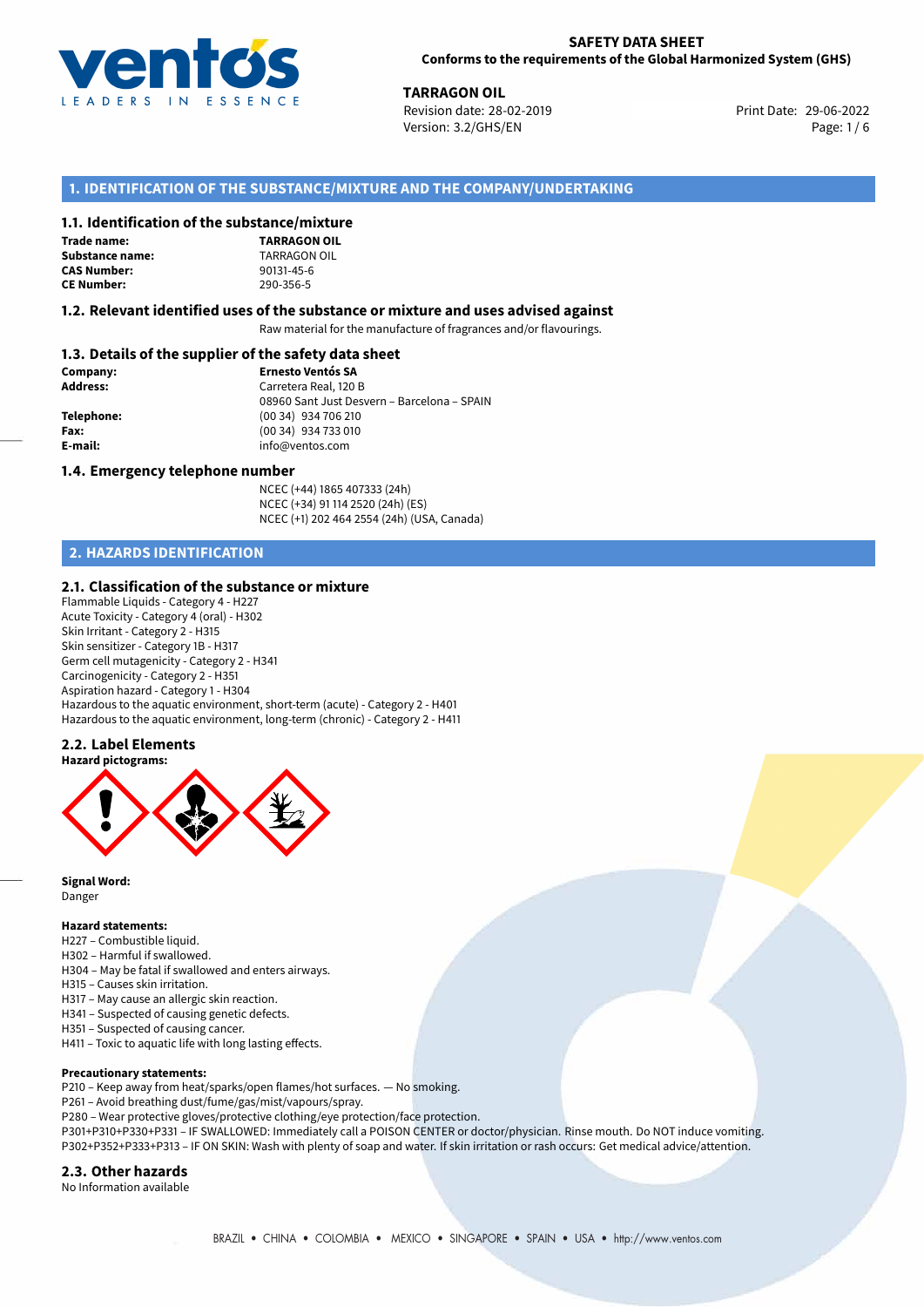

**TARRAGON OIL**<br> **Example 28-02-2019**<br> **Print Date: 29-06-2022**<br> **Print Date: 29-06-2022** Revision date: 28-02-2019 Version: 3.2/GHS/EN Page: 2 / 6

# **3. COMPOSITION/INFORMATION ON INGREDIENTS**

## **3.1. Substances**

| Chemical name: | TARRAGON OIL |
|----------------|--------------|
| CAS number:    | 90131-45-6   |
| EC number:     | 290-356-5    |

#### **Hazardous constituents:**

| <b>Chemical Name</b>  | % (w/w)        | <b>CAS No</b><br><b>EC No</b> | <b>Classification according to GHS</b>                                                                                                                                                                                                                                                                                                                                    |
|-----------------------|----------------|-------------------------------|---------------------------------------------------------------------------------------------------------------------------------------------------------------------------------------------------------------------------------------------------------------------------------------------------------------------------------------------------------------------------|
| <b>ESTRAGOLE</b>      | >50            | 140-67-0<br>205-427-8         | Flammable Liquids - Category 4 - H227<br>Acute Toxicity - Category 4 (oral) - H302<br>Skin Irritant - Category 3 - H316<br>Skin sensitizer - Category 1B - H317<br>Germ cell mutagenicity - Category 2 - H341<br>Carcinogenicity - Category 2 - H351<br>Hazardous to the aquatic environment, short-term (acute) - Category 3 - H402                                      |
| <b>BETA OCIMENE</b>   | $>1$ ; $<$ 10  | 13877-91-3<br>237-641-2       | Flammable Liquids - Category 3 - H226<br>Acute Toxicity - Category 5 (oral) - H303<br>Skin Irritant - Category 2 - H315<br>Aspiration hazard - Category 1 - H304<br>Hazardous to the aquatic environment, short-term (acute) - Category 1 - H400<br>Hazardous to the aquatic environment, long-term (chronic) - Category 2 - H411                                         |
| CIS-BETA-OCIMENE      | $>1$ ; <10     | 3338-55-4<br>222-081-3        | Flammable Liquids - Category 3 - H226<br>Acute Toxicity - Category 5 (oral) - H303<br>Skin Irritant - Category 2 - H315<br>Aspiration hazard - Category 1 - H304<br>Hazardous to the aquatic environment, short-term (acute) - Category 1 - H400<br>Hazardous to the aquatic environment, long-term (chronic) - Category 2 - H411                                         |
| <b>LIMONENE</b>       | $≥1;$ < 10     | 138-86-3<br>205-341-0         | Flammable Liquids - Category 3 - H226<br>Skin Irritant - Category 2 - H315<br>Skin sensitizer - Category 1B - H317<br>Aspiration hazard - Category 1 - H304<br>Hazardous to the aquatic environment, short-term (acute) - Category 1 - H400<br>Hazardous to the aquatic environment, long-term (chronic) - Category 1 - H410                                              |
| ALPHA-PINENE          | $>1$ ; <10     | 80-56-8<br>201-291-9          | Flammable Liquids - Category 3 - H226<br>Acute Toxicity - Category 4 (oral) - H302<br>Skin Irritant - Category 2 - H315<br>Skin sensitizer - Category 1B - H317<br>Aspiration hazard - Category 1 - H304<br>Hazardous to the aquatic environment, short-term (acute) - Category 1 - H400<br>Hazardous to the aquatic environment, long-term (chronic) - Category 1 - H410 |
| <b>METHYL EUGENOL</b> | $>0.1$ ; $<$ 1 | $93-15-2$<br>202-223-0        | Acute Toxicity - Category 4 (oral) - H302<br>Germ cell mutagenicity - Category 2 - H341<br>Carcinogenicity - Category 2 - H351<br>Hazardous to the aquatic environment, short-term (acute) - Category 2 - H401                                                                                                                                                            |
| BETA-PINENE           | $>0.1$ ; <1    | 127-91-3<br>204-872-5         | Flammable Liquids - Category 3 - H226<br>Skin Irritant - Category 2 - H315<br>Skin sensitizer - Category 1B - H317<br>Aspiration hazard - Category 1 - H304<br>Hazardous to the aquatic environment, short-term (acute) - Category 1 - H400<br>Hazardous to the aquatic environment, long-term (chronic) - Category 1 - H410                                              |

[See the full text of the hazard statements in section 16.](#page-4-0)

## **3.2. Mixtures**

Not applicable.

**4. FIRST-AID MEASURES**

## **4.1. Description of necessary first aid measures**

Ingestion: The mouth with water. Obtain medical advice.

Keep at rest. Do not induce vomiting. Eye contact: In case of contact with eyes, rinse immediately with plenty of water for at least 15 minutes and seek medical advice.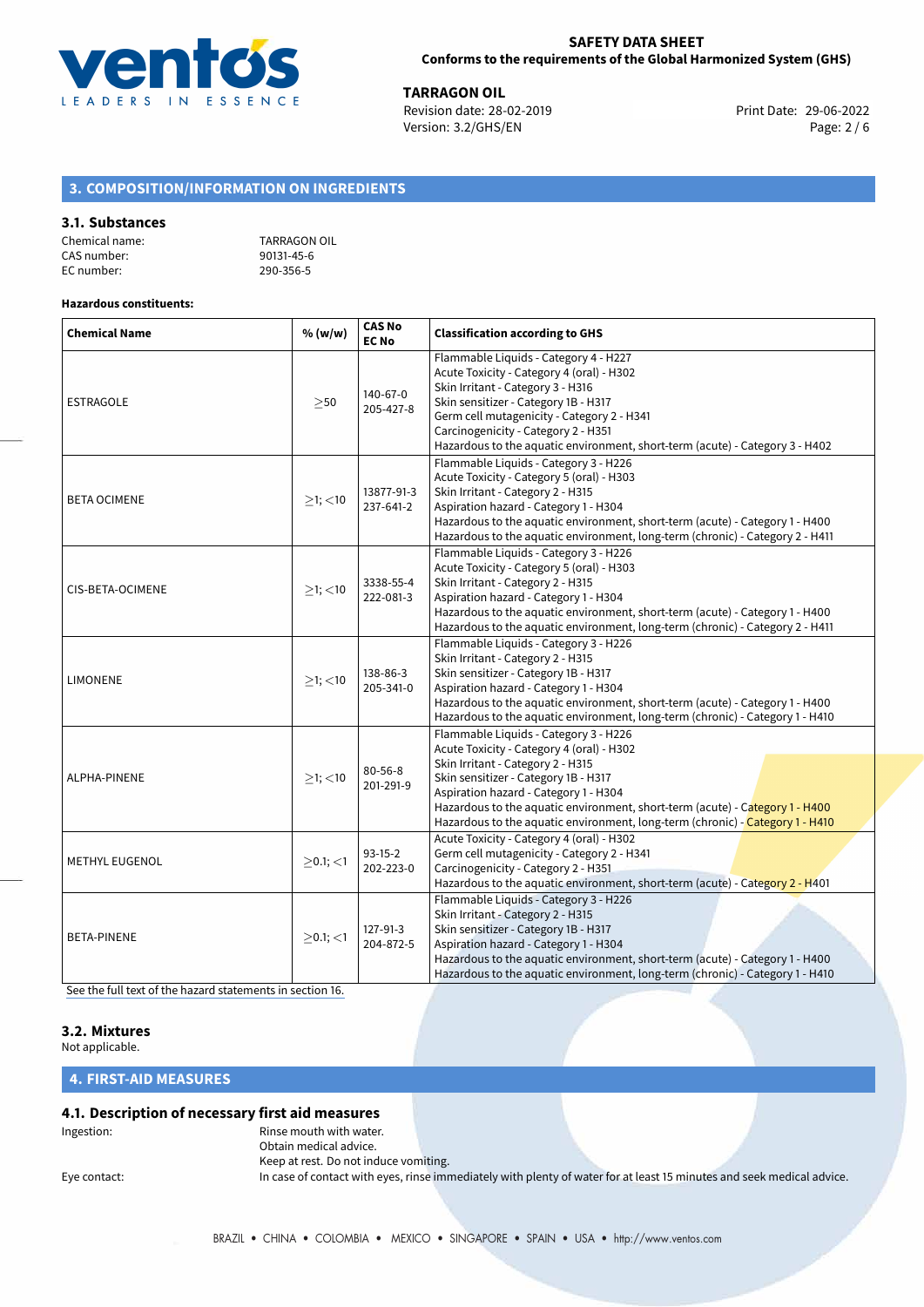

**TARRAGON OIL**<br>
Revision date: 28-02-2019 **Print Date: 29-06-2022** Version: 3.2/GHS/EN Page: 3 / 6

| Inhalation:   | Remove person to fresh air and keep at rest.       |
|---------------|----------------------------------------------------|
|               | Seek immediate medical advice.                     |
| Skin contact: | Take off immediately all contaminated clothing.    |
|               | Thoroughly wash affected skin with soap and water. |
|               | Seek medical attention if symptoms persist.        |

## **4.2. Most important symptoms and effects, both acute and delayed**

No information available.

# **4.3. Indication of any immediate medical attention and special treatment needed**

No information available.

## **5. FIRE-FIGHTING MEASURES**

## **5.1. Extinguishing Media**

Water spray, carbon dioxide, dry chemical powder or appropriate foam. For safety reasons do not use full water jet.

# **5.2. Special hazards arising from the substance or mixture**

Known or Anticipated Hazardous Products of Combustion: Emits toxic fumes under fire conditions.

## **5.3. Advice for firefighters**

High temperatures can lead to high pressures inside closed containers. Avoid inhalation of vapors that are created. Use appropriate respiratory protection. Do not allow spillage of fire to be poured into drains or watercourses. Wear self-contained breathing apparatus and protective clothing.

## **6. ACCIDENTAL RELEASE MEASURES**

## **6.1. Personal precautions, protective equipment and emergency procedures**

Evacuate surronding areas. Ensure adequate ventilation. Keep unnecessary and unprotected personnel from entering. Do not breathe vapor/spray. Avoid contact with skin and eyes. Information regarding personal protective measures: see section 8.

## **6.2. Environmental precautions**

To avoid possible contamination of the environment, do not discharge into any drains, surface waters or groundwaters.

## **6.3. Methods and materials for containment and cleaning up**

Cover with an inert, inorganic, non-combustible absorbent material (e.g. dry-lime, sand, soda ash). Place in covered containers using non-sparking tools and transport outdoors. Avoid open flames or sources of ignition (e.g. pilot lights on gas hot water heater). Ventilate area and wash spill site after material pickup is complete.

## **6.4. Reference to other sections**

Information regarding exposure controls, personal protection and disposal considerations can be found in sections 8 and 13.

## **7. HANDLING AND STORAGE**

## **7.1. Precautions for safe handling**

Do not store or handle this material near food or drinking water. Do not smoke. Avoid contact with the eyes, skin and clothing. Wear protective clothing and use glasses. Observe the rules of safety and hygiene at work. Keep in the original container or an alternative made from a compatible material.

# **7.2. Conditions for safe storage, including any incompatibilities**

Store in tightly closed and preferably full containers in a cool, dry and ventilated area, protected from light. Keep away from sources of ignition (e.g. hot surfaces, sparks, flame and static discharges). Keep away from incompatible materials (see section 10).

## **7.3. Specific end use(s)**

No information available.

## **8. EXPOSURE CONTROLS AND PERSONAL PROTECTION**

## **8.1. Control parameters**

Components with occupational exposure limits: None known.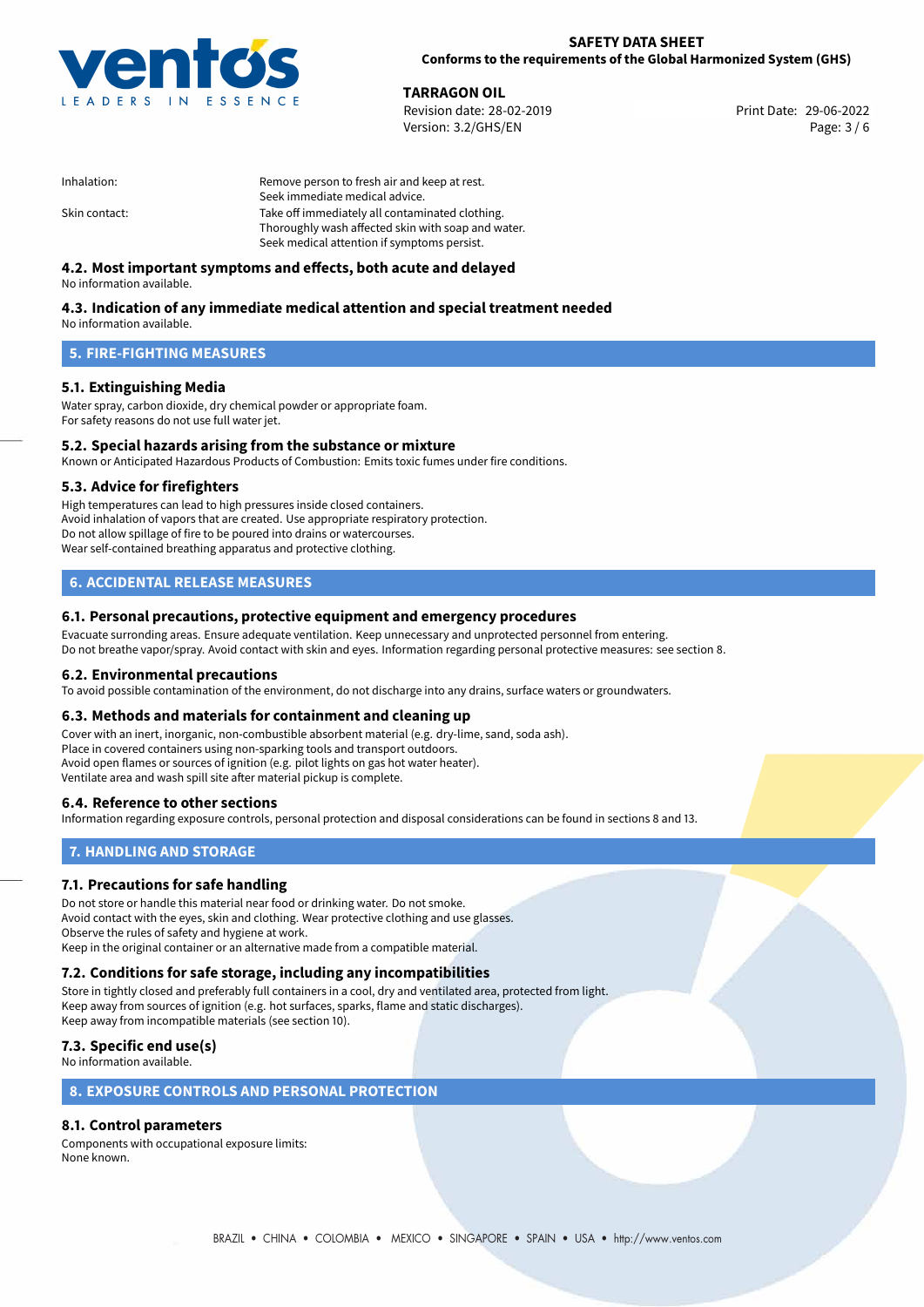

**TARRAGON OIL**<br>
Revision date: 28-02-2019 **Print Date: 29-06-2022** Version: 3.2/GHS/EN Page: 4 / 6

## **8.2. Exposure controls**

Measures should be taken to prevent materials from being splashed into the body. Provide adequate ventilation, according to the conditions of use. Use a mechanical exhaust if required.

## **8.3. Individual protection measures, such as personal protective equipment**

| Eye/Face protection:             | Chemical safety goggles are recommended. Wash contaminated goggles before reuse.                                                            |
|----------------------------------|---------------------------------------------------------------------------------------------------------------------------------------------|
| Hand Protection:                 | Chemical-resistant gloves are recommended. Wash contaminated gloves before reuse.                                                           |
| Body protection:                 | Personal protective equipment for the body should be selected based on the task being performed and the risks<br>involved.                  |
| Respiratory Protection:          | In case of insufficient ventilation, use suitable respiratory equipment.                                                                    |
| Environmental exposure controls: | Emissions from ventilation or process equipment should be checked to ensure they comply with environmental<br>protection legislation.       |
|                                  | In some cases, filters or engineering modifications to the process equipment will be necessary to reduce emissions to<br>acceptable levels. |
|                                  |                                                                                                                                             |

## **9. PHYSICAL AND CHEMICAL PROPERTIES**

## **9.1. Information on basic physical and chemical properties**

| Appearance:                            | Liguid                    |
|----------------------------------------|---------------------------|
| Colour:                                | Conforms to standard      |
| Odour:                                 | Conforms to standard      |
| Odour theshold:                        | Not determined            |
| pH:                                    | Not determined            |
| Melting point/freezing point:          | Not determined            |
| Boling point/boiling range:            | Not determined            |
| Flash point:                           | $70^{\circ}$ C            |
| Evaporation rate:                      | Not determined            |
| Flammability:                          | Not determined            |
| Lower flammability/Explosive limit:    | Not determined            |
| Upper flammability/Explosive limit:    | Not determined            |
| Vapour pressure:                       | Not determined            |
| Vapour Density:                        | Not determined            |
| Density:                               | $0,92-0,935$ g/mL (20°C)  |
| Relative density:                      | $0,92-0,935(20^{\circ}C)$ |
| Water solubility:                      | <b>INSOLUBLE IN WATER</b> |
| Solubility in other solvents:          | SOLUBLE IN ETHANOL        |
| Partition coefficient n-octanol/water: | Not determined            |
| Auto-ignition temperature:             | Not determined            |
| Decomposition temperature:             | Not determined            |
| Viscosity, dynamic:                    | Not determined            |
| Viscosity, kinematic:                  | Not determined            |
| Explosive properties:                  | Not determined            |
| Oxidising properties:                  | Not determined            |

## **10. STABILITY AND REACTIVITY**

#### **10.1. Reactivity**

No hazardous reactions if stored and handled as prescribed/indicated.

## **10.2. Chemical stability**

The product is stable if stored and handled as prescribed/indicated.

#### **10.3. Possibility of hazardous reactions**

No hazardous reactions if stored and handled as prescribed/indicated.

#### **10.4. Conditions to Avoid**

Conditions to Avoid: Excessive heat, flame or other ignition sources.

#### **10.5. Incompatible materials**

Avoid contact with strong acids and bases and oxidizing agents.

## **10.6. Hazardous decomposition products**

During combustion may form carbon monoxide and unidentified organic compounds.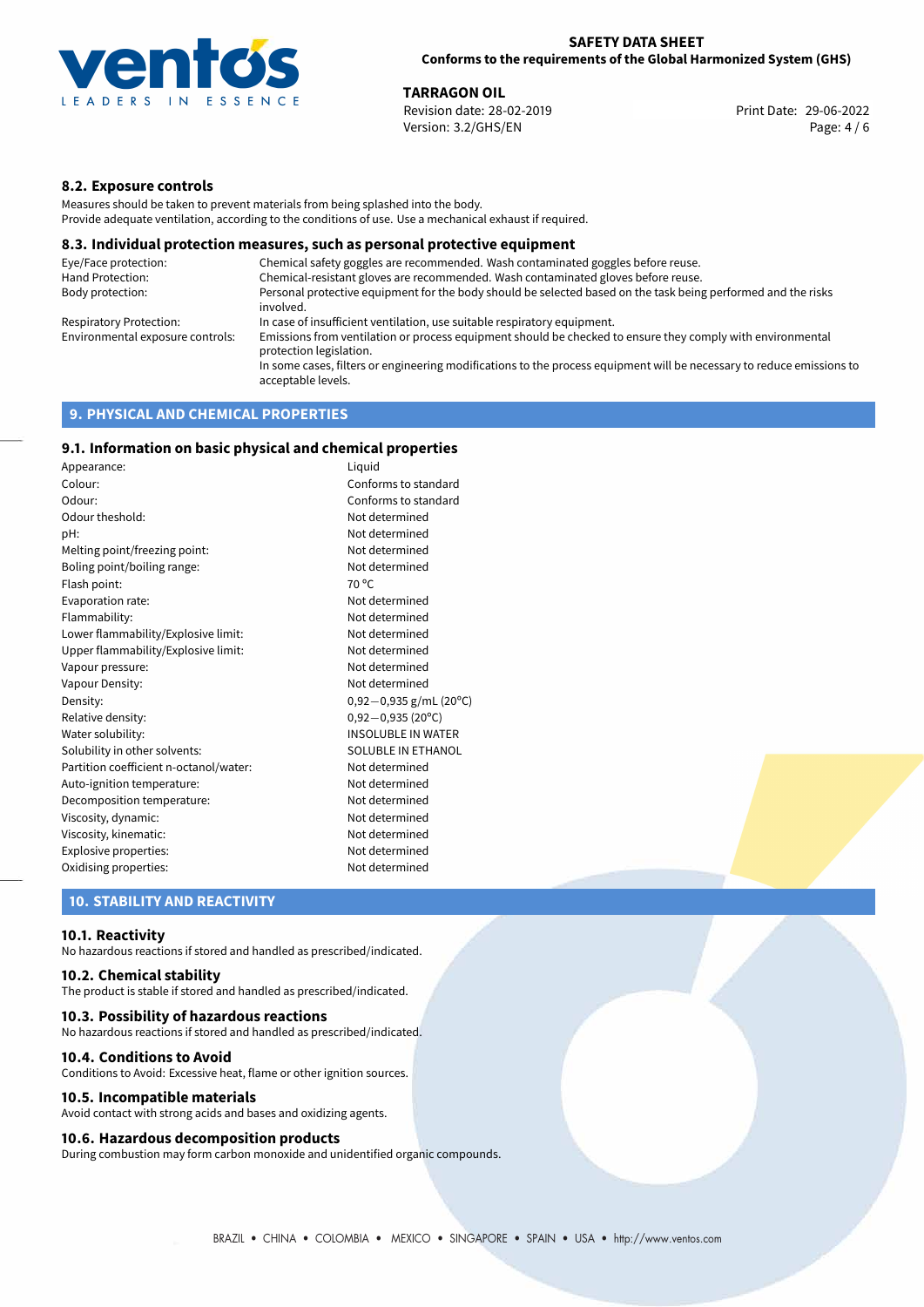

**TARRAGON OIL**<br>
Revision date: 28-02-2019 **Print Date: 29-06-2022** Version: 3.2/GHS/EN Page: 5 / 6

# **11. TOXICOLOGICAL INFORMATION**

| Acute toxicity                    | Harmful if swallowed.                                                     |
|-----------------------------------|---------------------------------------------------------------------------|
|                                   |                                                                           |
| Skin corrosion/irritation         | Causes skin irritation.                                                   |
| Serious eye damage/irritation     | Based on the data available, the criteria for classification are not met. |
| Respiratory or skin sensitisation | May cause an allergic skin reaction.                                      |
| Germ cell mutagenicity            | Suspected of causing genetic defects.                                     |
| Carcinogenicity                   | Suspected of causing cancer.                                              |
| <b>Reproductive toxicity</b>      | Based on the data available, the criteria for classification are not met. |
| <b>STOT-single exposure</b>       | Based on the data available, the criteria for classification are not met. |
| <b>STOT-repeated exposure</b>     | Based on the data available, the criteria for classification are not met. |
| <b>Aspiration hazard</b>          | May be fatal if swallowed and enters airways.                             |

# **12. ECOLOGICAL INFORMATION**

## **12.1. Toxicity**

**Assessment:** Toxic to aquatic life with long lasting effects. **Experimental/calculated data:** No information available.

# **12.2. Degradability**

No information available.

## **12.3. Bioaccumulative potential**

No information available.

## **12.4. Soil mobility**

No information available.

## **12.5. Other adverse effects**

See also sections 6, 7, 13 and 15 Do not allow to get into waste water or waterways.

## **13. DISPOSAL CONSIDERATIONS**

## **13.1. Waste treatment methods**

Dispose of in accordance with national and local environmental regulations.

## **14. TRANSPORT INFORMATION**

|                                  | <b>ADR/RID/ADN</b>        | <b>IMDG</b>               | <b>IATA-ICAO</b>          |
|----------------------------------|---------------------------|---------------------------|---------------------------|
| 14.1. UN Number                  | UN3082                    | UN3082                    | <b>UN3082</b>             |
| 14.2. UN Proper Shipping Name    | ENVIRONMENTALLY HAZARDOUS | ENVIRONMENTALLY HAZARDOUS | ENVIRONMENTALLY HAZARDOUS |
|                                  | SUBSTANCE, LIQUID, N.O.S. | SUBSTANCE, LIQUID, N.O.S. | SUBSTANCE, LIQUID, N.O.S. |
|                                  | (LIMONENE)                | (LIMONENE)                | (LIMONENE)                |
| 14.3. Transport Hazard Class(es) |                           |                           |                           |
| 14.4. Packing Group              | Ш                         | $\mathbf{H}$              | $\mathbf{m}$              |
| 14.5. Environmental hazards      | Yes                       | Yes                       | Yes                       |
| Additional information           |                           |                           |                           |

## **14.6 Special precautions for user**

None known

## **14.7. Transport in bulk according to Annex II of MARPOL 73/78 and the IBC Code**

No information available

# **15. REGULATORY INFORMATION**

<span id="page-4-0"></span>**15.1. Safety, health and environmental regulations/legislation specific for the substance or mixture** No information available